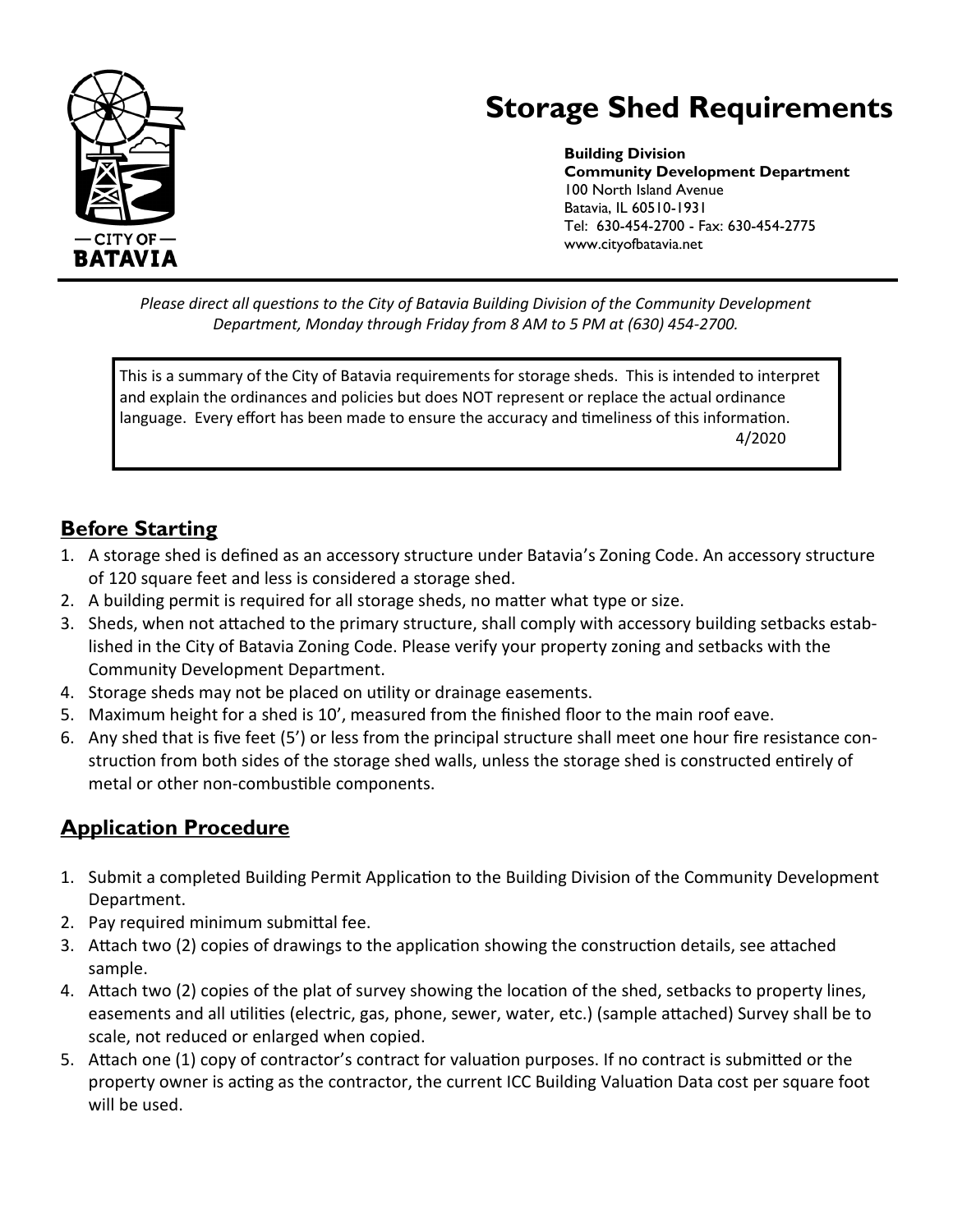### **Homeowner/Contractor Responsibilities**

- 1. Call J.U.L.I.E (Joint Underground Location for Inspectors and Engineers) at least 48 hours prior to any digging to locate any underground utilities (Dial 811 or visit www.illinois1call.com)
- 2. Schedule the required inspections with the City of Batavia Building Division at least 48 hours in advance to insure that we can meet your schedule.
- 3. Make sure that the work is ready for inspection before the inspector arrives. To avoid a re-inspection fee, please cancel the inspection if the work is not ready.
- 4. **ALL PERMITS SHALL CONCLUDE WITH A FINAL INSPECTION**.

#### **Sample Construction Details**

Front and Side Elevation (not to scale)



Shown above is a composite drawing of elevations of the storage shed to be built. Also acceptable are drawings of each separate elevation (each side of the shed).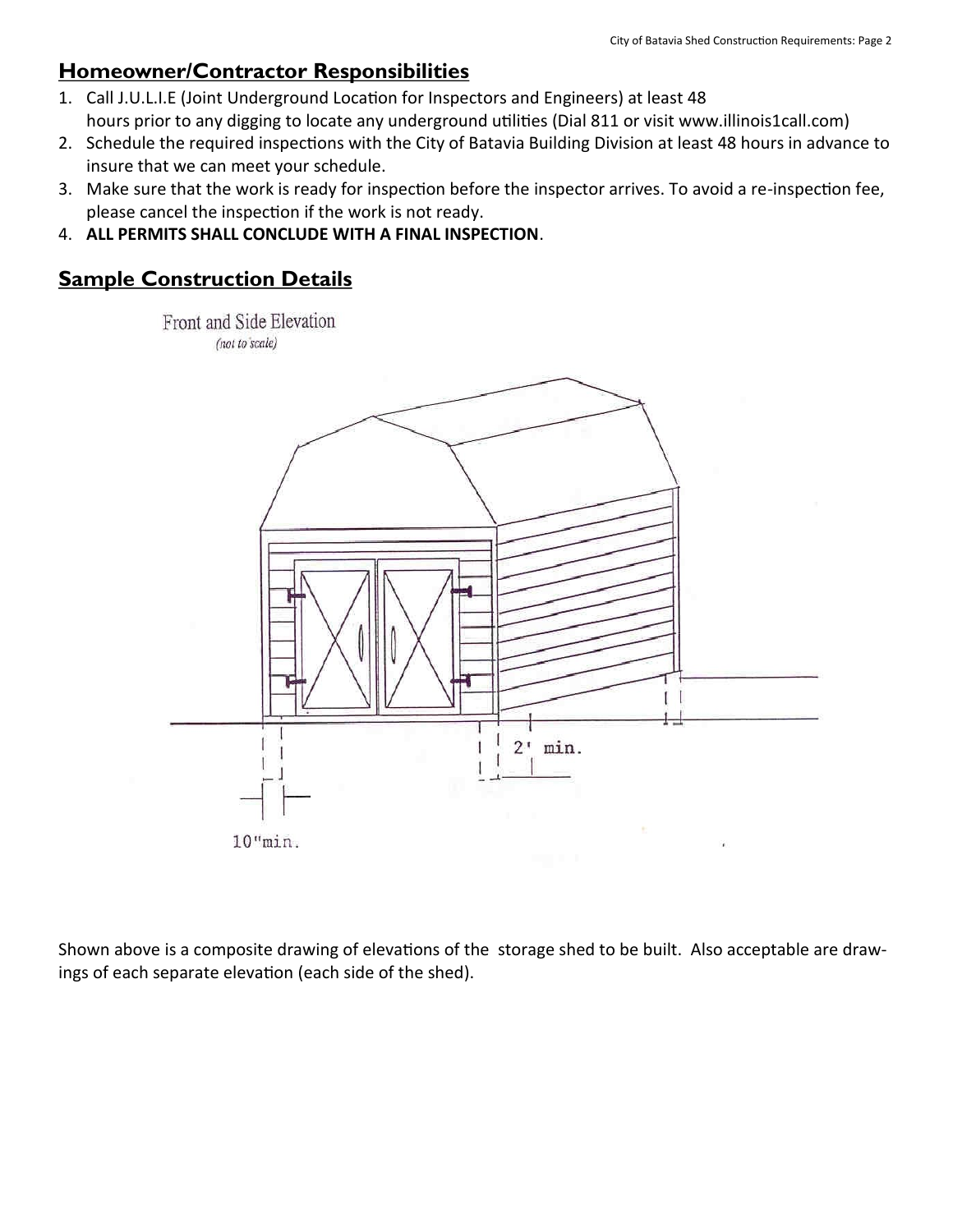#### **Wall and Roof Section**